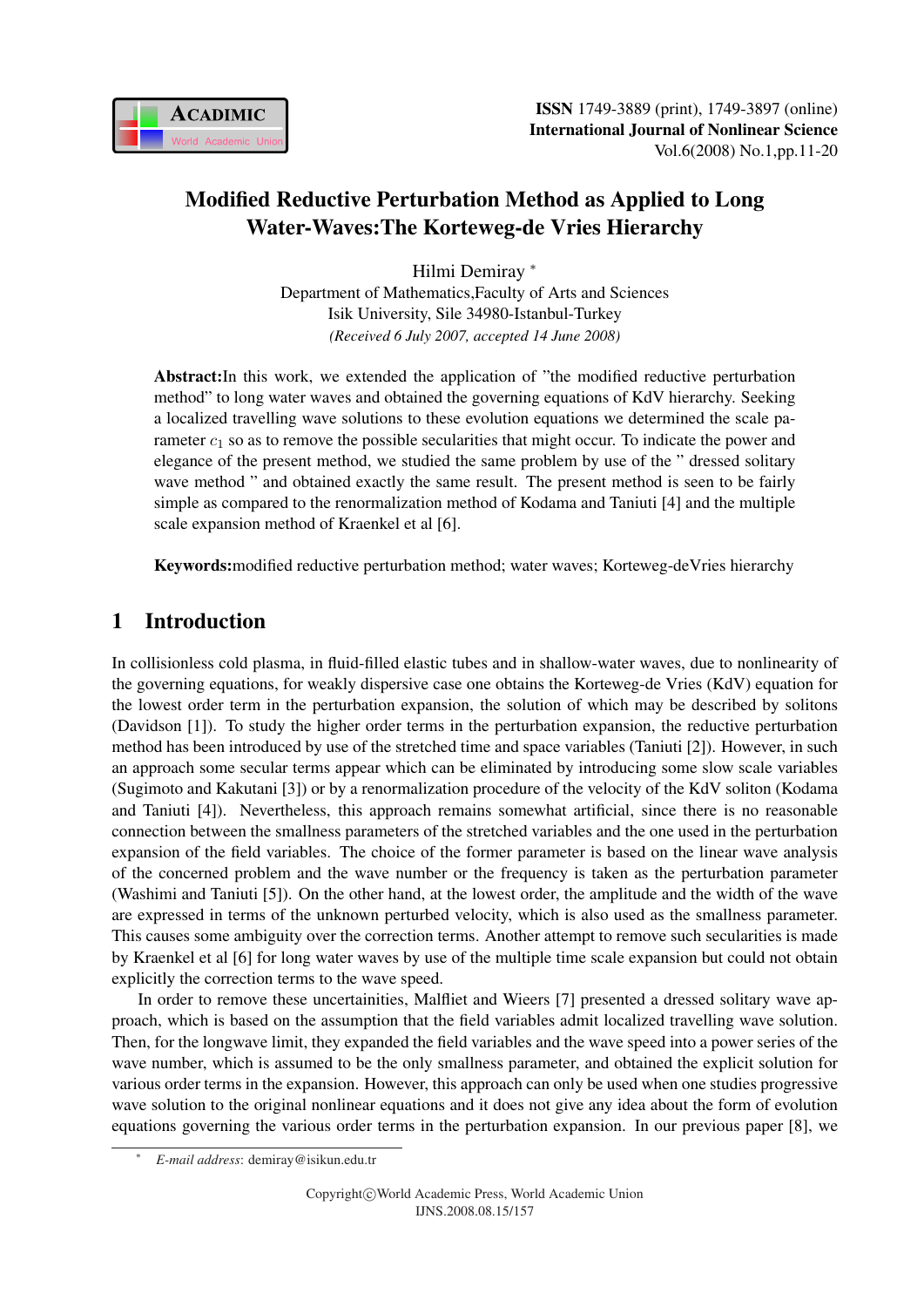have presented a method so called "the modified reductive perturbation method" to examine the contributions of higher order terms in the perturbation expansion and applied it to weakly dispersive ion-acoustic plasma waves and solitary waves in a fluid filled elastic tube [9]. In these works, we have shown that the lowest order term in the perturbation expansion is governed by the nonlinear Korteweg-de Vries equation, whereas the higher order terms in the expansion are governed by the degenerate Korteweg-de Vries equation with non-homogeneous term. By employing the hyperbolic tangent method a progressive wave type of solution was sought and the possible secularities were removed by selecting the scaling parameter in a special way. The basic idea in this method was the inclusion of higher order dispersive effects through the introduction of the scaling parameter  $c$ , to balance the higher order nonlinearities with dispersion. The negligence of higher order dispersive effects in the classical reductive perturbation method leads to the imbalance between the nonlinearity and the dispersion, which resulted in some secular terms in the solution of evolution equations. As a matter of fact, the renormalization method presented by Kodama and Taniuti [4] is different but rather involved formulation of the same idea. For further discussion of theses methods the reader is referred to the references [10-13].

In the present work, we extended the application of "the modified reductive perturbation method" to long water-waves and obtained the equations of KdV hierarchy. Seeking a localized progressive wave solutions to these equations we determined the scale parameter  $c_1$  so as to remove the possible secularities that might occur. To indicate the power and elegance of the present method, we studied the same problem by use of the " dressed solitary wave method " and obtained exactly the same result. The present method is seen to be fairly simple as compared to the renormalization method of Kodama and Taniuti [4] and the multiple scale expansion method of Kraenkel et al [6].

### 2 Modified reductive perturbation formalism for water waves

We consider a two-dimensional incompressible inviscid fluid in a constant gravitational field  $q$ . The space coordinates are denoted by  $(x, z)$  and the corresponding velocity components by  $(u, w)$ . The gravitational acceleration is in negative  $z$  direction. The equations describing such a fluid are:

$$
\frac{\partial u}{\partial x} + \frac{\partial w}{\partial z} = 0, \text{(incompressibility)}\tag{1}
$$

$$
\frac{\partial u}{\partial t} + u \frac{\partial u}{\partial x} + w \frac{\partial u}{\partial z} = -\frac{1}{\rho} \frac{\partial p}{\partial x},\tag{2}
$$

$$
\frac{\partial w}{\partial t} + u \frac{\partial w}{\partial x} + w \frac{\partial w}{\partial z} = -\frac{1}{\rho} \frac{\partial p}{\partial z} - g,\tag{3}
$$

where  $\rho$  is the mass density and p is the fluid pressure function. Assuming that the flow is irrotational, the velocity vector can be derived from a scaler potential  $\hat{\phi}(x, z, t)$  as

$$
u = \frac{\partial \hat{\phi}}{\partial x}, \quad w = \frac{\partial \hat{\phi}}{\partial z}.
$$
 (4)

Then, the incompressibility condition reduces to

$$
\frac{\partial^2 \hat{\phi}}{\partial x^2} + \frac{\partial^2 \hat{\phi}}{\partial z^2} = 0,\tag{5}
$$

and the Euler equations become

$$
\frac{p - p_0}{\rho} = -\frac{\partial \hat{\phi}}{\partial t} - \frac{1}{2} [(\frac{\partial \hat{\phi}}{\partial x})^2 + (\frac{\partial \hat{\phi}}{\partial z})^2] - gz,\tag{6}
$$

where  $p_0$  is an integration constant.

We consider the case of a fluid of height h, bounded above by a steady atmosphere with pressure  $p_0$ . Let the upper surface be described by  $z = \hat{\psi}(x, t)$ . The kinematic boundary condition on this surface can be expressed as:

$$
\frac{\partial \hat{\phi}}{\partial z} = \frac{\partial \hat{\psi}}{\partial t} + \frac{\partial \hat{\phi}}{\partial x} \frac{\partial \hat{\psi}}{\partial x}, \quad \text{on} \quad z = \hat{\psi}(x, t). \tag{7}
$$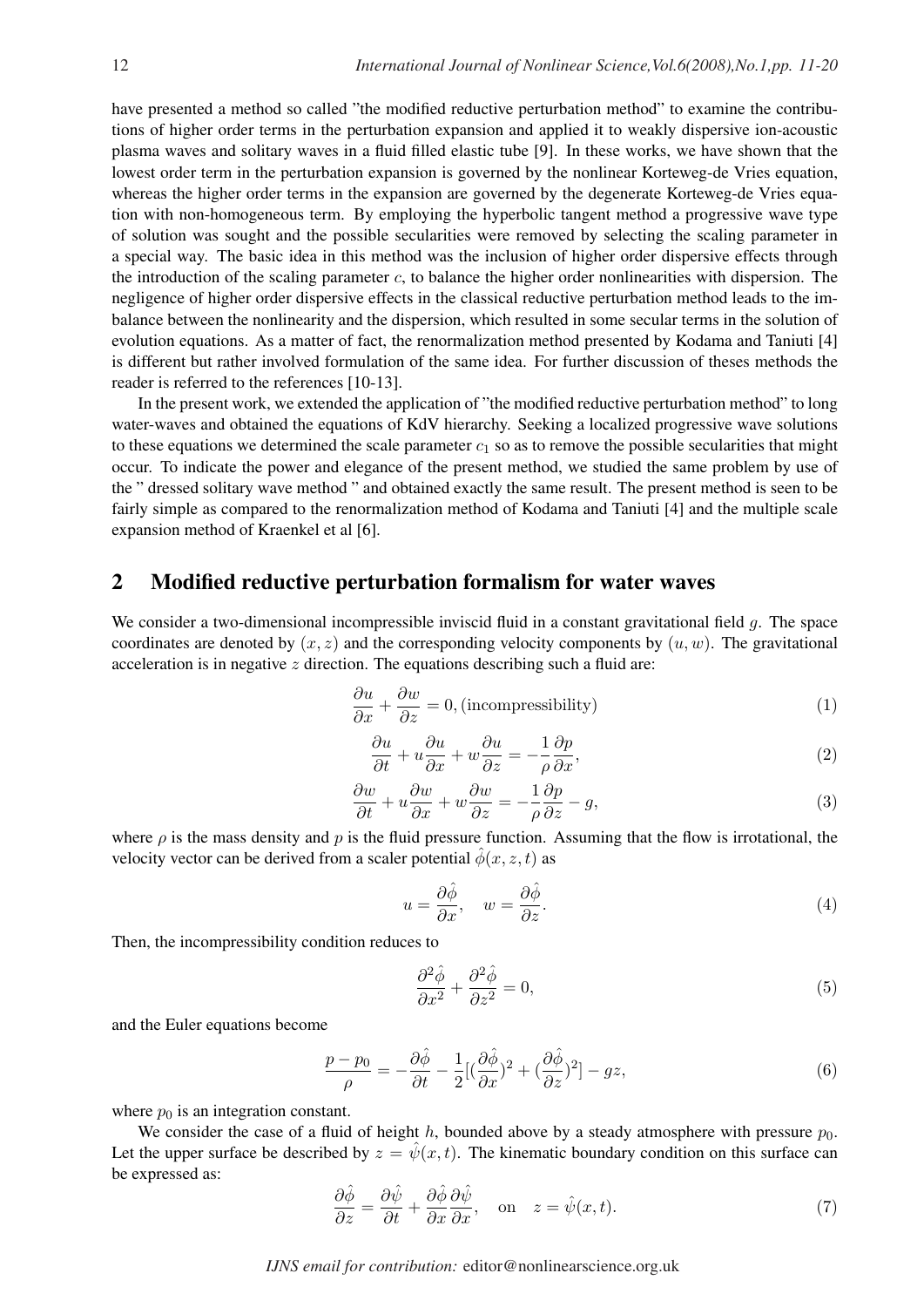From equation (6), the dynamical boundary condition on this surface reads

$$
\frac{\partial \hat{\phi}}{\partial t} + \frac{1}{2} [(\frac{\partial \hat{\phi}}{\partial x})^2 + (\frac{\partial \hat{\phi}}{\partial z})^2] + g\hat{\psi} = 0, \text{ on } z = \hat{\psi}(x, t). \tag{8}
$$

Finally, the lower boundary is supposed to be rigid. Therefore, at  $z = -h$ , the normal component of the velocity must vanish, i.e.,

$$
\frac{\partial \hat{\phi}}{\partial z} = 0 \quad \text{at} \quad z = -h. \tag{9}
$$

Now, we shall consider the longwave in shallow-water approximation to the above equations by applying the modified reductive perturbation method developed by us (Demiray [8]). According to this method, we introduce the following coordinate stretching

$$
\xi = \epsilon^{1/2}(x - c_0 t), \quad \tau = \epsilon^{3/2} ct,\tag{10}
$$

where  $\epsilon$  is a small parameter characterizing the smallness of certain physical entities,  $c_0$  and c are two constants to be determined from the solution. For our future purposes we introduce new variable as

$$
\hat{\phi} = \epsilon^{1/2} \phi, \quad \hat{\psi} = \epsilon \psi.
$$
\n(11)

Introducing  $(10)$  and  $(11)$  into equations  $(5)-(9)$  we obtain

$$
\epsilon \frac{\partial^2 \phi}{\partial \xi^2} + \frac{\partial^2 \phi}{\partial z^2} = 0,\tag{12}
$$

$$
\frac{\partial \phi}{\partial z} = \epsilon^2 c \frac{\partial \psi}{\partial \tau} - \epsilon c_0 \frac{\partial \psi}{\partial \xi} + \epsilon^2 \frac{\partial \phi}{\partial \xi} \frac{\partial \psi}{\partial \xi} \quad \text{at} \quad z = \epsilon \psi,
$$
\n(13)

$$
\epsilon c \frac{\partial \phi}{\partial \tau} - c_0 \frac{\partial \phi}{\partial \xi} + \frac{1}{2} [\epsilon (\frac{\partial \phi}{\partial \xi})^2 + (\frac{\partial \phi}{\partial z})^2] + g\psi = 0, \text{ at } z = \epsilon \psi,
$$
 (14)

and

$$
\frac{\partial \phi}{\partial z} = 0, \quad \text{at} \quad z = -h. \tag{15}
$$

Now, we expand the functions  $\phi$  and  $\psi$ , and the constant c into a suitable power series in the parameter  $\epsilon$ :

$$
\phi = \phi_0 + \epsilon \phi_1 + \epsilon^2 \phi_2 + \epsilon^3 \phi_3 + \dots, \quad \psi = \psi_0 + \epsilon \psi_1 + \epsilon^2 \psi_2 + \epsilon^3 \psi_3 + \dots,
$$
  

$$
c = 1 + \epsilon c_1 + \epsilon^2 c_2 + \epsilon^3 c_3 + \dots,
$$
 (16)

Introducing the expansions (16) into equations (12)-(15) the following set of equations are obtained: *O*(1) *equations*

$$
\frac{\partial^2 \phi_0}{\partial z^2} = 0,\tag{17}
$$

and the boundary conditions

$$
\frac{\partial \phi_0}{\partial z} = 0, \quad \text{at} \quad z = -h. \tag{18}
$$

$$
\frac{\partial \phi_0}{\partial z}|_{z=0} = 0, \quad -c_0 \frac{\partial \phi_0}{\partial \xi}|_{z=0} + g\psi_0 = 0. \tag{19}
$$

 $O(\epsilon)$  *equations* 

$$
\frac{\partial^2 \phi_1}{\partial z^2} + \frac{\partial^2 \phi_0}{\partial \xi^2} = 0,\tag{20}
$$

and the boundary conditions

$$
\frac{\partial \phi_1}{\partial z} = 0 \quad \text{at} \quad z = -h,
$$
  

$$
\frac{\partial \phi_1}{\partial z}|_{z=0} + c_0 \frac{\partial \psi_0}{\partial \xi} = 0, \quad [\frac{\partial \phi_0}{\partial \tau} - c_0 \frac{\partial \phi_1}{\partial \xi} + \frac{1}{2} (\frac{\partial \phi_0}{\partial \xi})^2]|_{z=0} + g\psi_1 = 0.
$$
 (21)

#### *IJNS homepage:*http://www.nonlinearscience.org.uk/

 $\sim$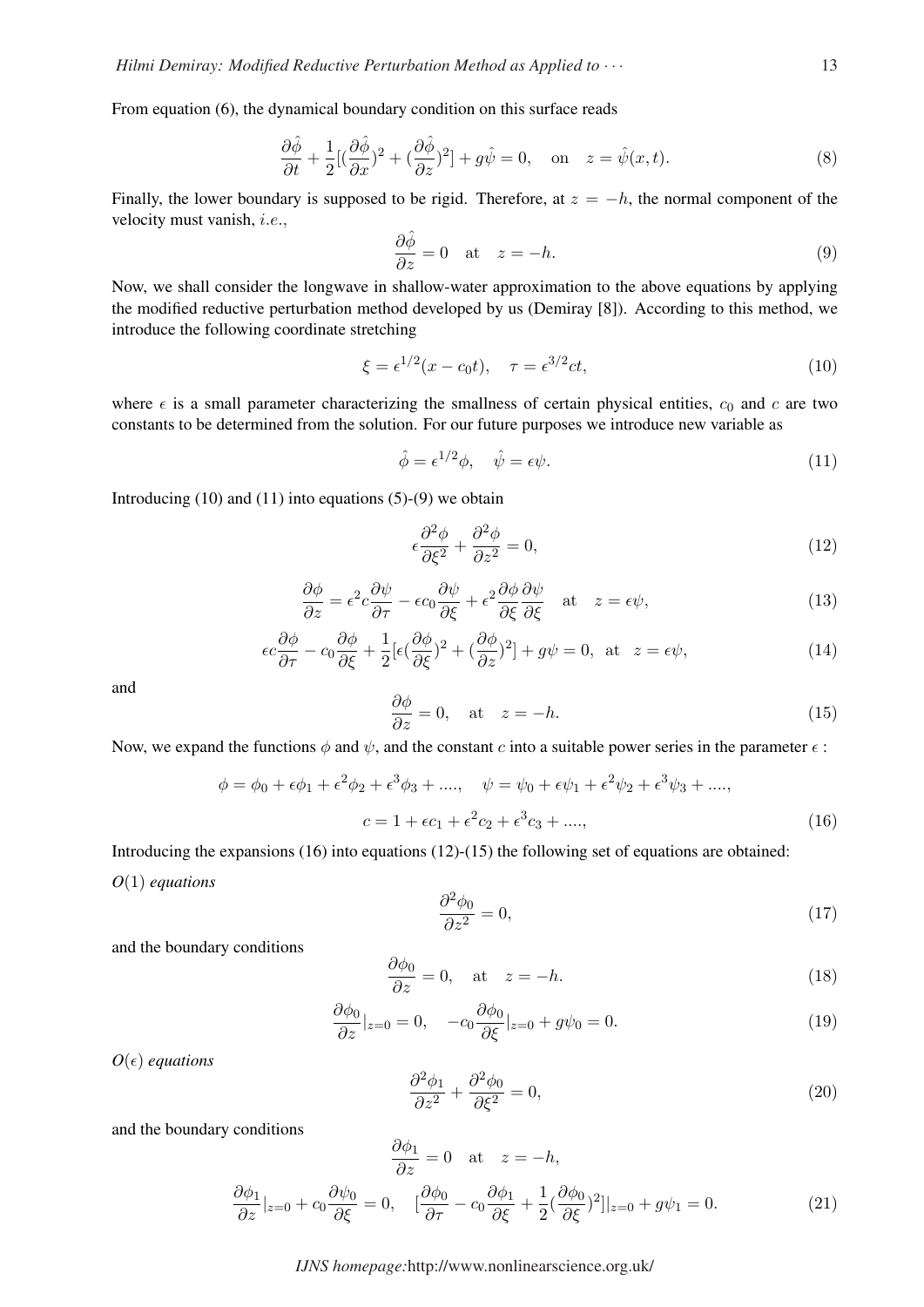$O(\epsilon^2)$  *equations* 

$$
\frac{\partial^2 \phi_2}{\partial z^2} + \frac{\partial^2 \phi_1}{\partial \xi^2} = 0,\tag{22}
$$

and the boundary conditions

$$
\frac{\partial \phi_2}{\partial z} = 0 \quad \text{at} \quad z = -h,
$$

$$
[\frac{\partial \phi_2}{\partial z} + \psi_0 \frac{\partial^2 \phi_1}{\partial z^2}]|_{z=0} = \frac{\partial \psi_0}{\partial \tau} - c_0 \frac{\partial \psi_1}{\partial \xi} + \frac{\partial \phi_0}{\partial \xi} \frac{\partial \psi_0}{\partial \xi}|_{z=0},
$$

$$
c_1 \frac{\partial \phi_0}{\partial \tau} + \frac{\partial \phi_1}{\partial \tau} - c_0 (\frac{\partial \phi_2}{\partial \xi} + \psi_0 \frac{\partial^2 \phi_1}{\partial z \partial \xi}) + \frac{\partial \phi_0}{\partial \xi} \frac{\partial \phi_1}{\partial \xi} + \frac{1}{2} (\frac{\partial \phi_1}{\partial z})^2]|_{z=0} + g\psi_2 = 0.
$$
(23)

∂φ<sup>2</sup>

 $O(\epsilon^3)$  *equations* 

$$
\frac{\partial^2 \phi_3}{\partial z^2} + \frac{\partial^2 \phi_2}{\partial \xi^2} = 0,\tag{24}
$$

and the boundary conditions

 $\lceil$ 

$$
\frac{\partial \phi_3}{\partial z} = 0, \quad \text{at} \quad z = -h,
$$
\n
$$
[\frac{\partial \phi_3}{\partial z} + \psi_0 \frac{\partial^2 \phi_2}{\partial z^2} + \psi_1 \frac{\partial^2 \phi_1}{\partial z^2} - \frac{\partial \phi_1}{\partial \xi} \frac{\partial \psi_0}{\partial \xi} - \frac{\partial \phi_0}{\partial \xi} \frac{\partial \psi_1}{\partial \xi}]|_{z=0} = c_1 \frac{\partial \psi_0}{\partial \tau} + \frac{\partial \psi_1}{\partial \tau} - c_0 \frac{\partial \psi_2}{\partial \xi},
$$
\n
$$
[c_2 \frac{\partial \phi_0}{\partial \tau} + c_1 \frac{\partial \phi_1}{\partial \tau} + \frac{\partial \phi_2}{\partial \tau} + \psi_0 \frac{\partial^2 \phi_1}{\partial z \partial \tau} - c_0 \left(\frac{\partial \phi_3}{\partial \xi} + \psi_0 \frac{\partial^2 \phi_2}{\partial z \partial \xi} + \frac{1}{2} \psi_0^2 \frac{\partial^3 \phi_1}{\partial z^2 \partial \xi} + \psi_1 \frac{\partial^2 \phi_1}{\partial z \partial \xi} \right)
$$
\n
$$
= \frac{1}{2} (\frac{\partial \phi_1}{\partial \xi})^2 + \frac{\partial \phi_0}{\partial \xi} (\frac{\partial \phi_2}{\partial \xi} + \psi_0 \frac{\partial^2 \phi_1}{\partial z \partial \xi}) + \frac{\partial \phi_1}{\partial z} (\frac{\partial \phi_2}{\partial z} + \psi_0 \frac{\partial^2 \phi_1}{\partial z^2})|_{z=0} + g\psi_3 = 0.
$$
\n(25)

#### 2.1 Solution of the field equations

From the solution of the sets (18) and (19) we have

$$
\phi_0 = F(\xi, \tau), \quad \psi_0 = \frac{c_0}{g} \frac{\partial F}{\partial \xi}, \tag{26}
$$

where  $F(\xi, \tau)$  is an unknown function of its argument whose governing equation will be obtained later.

Similarly, from the solution of the equations (20) and (21) one obtains

$$
\phi_1 = -\frac{1}{2}\frac{\partial^2 F}{\partial \xi^2}(z^2 + 2hz) + G(\xi, \tau), \quad \psi_1 = \frac{c_0}{g}\frac{\partial G}{\partial \xi} - \frac{1}{g}[\frac{\partial F}{\partial \tau} + \frac{1}{2}(\frac{\partial F}{\partial \xi})^2], \quad c_0 = (gh)^{1/2},\tag{27}
$$

where  $G(\xi, \tau)$  is another unknown function whose governing equation will be obtained from the higher order expansions.

The solution of  $O(\epsilon^2)$  equations, (22) and (23), yields the following results

$$
\phi_2 = \frac{1}{24} \frac{\partial^4 F}{\partial \xi^4} (z^4 + 4hz^3 - 8h^3 z) - \frac{1}{2} \frac{\partial^2 G}{\partial \xi^2} (z^2 + 2hz) + H(\xi, \tau),
$$
  

$$
\psi_2 = \frac{c_0}{g} \frac{\partial H}{\partial \xi} - \frac{1}{g} (\frac{\partial G}{\partial \tau} + \frac{\partial F}{\partial \xi} \frac{\partial G}{\partial \xi}) - \frac{c_1}{g} \frac{\partial F}{\partial \tau} - \frac{c_0 h}{g} \psi_0 \frac{\partial^3 F}{\partial \xi^3} - \frac{h^2}{2g} (\frac{\partial^2 F}{\partial \xi^2})^2,
$$
 (28)

where  $H(\xi, \tau)$  is another unknown function whose governing equation will be obtained later. The use of the boundary condition  $(23)_2$  yields the following evolution equation, which is the conventional KortewegdeVries equation

$$
\frac{\partial \psi_0}{\partial \tau} + \frac{3}{2} \frac{g}{c_0} \psi_0 \frac{\partial \psi_0}{\partial \xi} + \frac{h^3 g}{6c_0} \frac{\partial^3 \phi_0}{\partial \xi^3} = 0. \tag{29}
$$

As is seen from this equation, the lowest order term in the perturbation expansion is governed by the Korteweg-de Vries equation.

*IJNS email for contribution:* editor@nonlinearscience.org.uk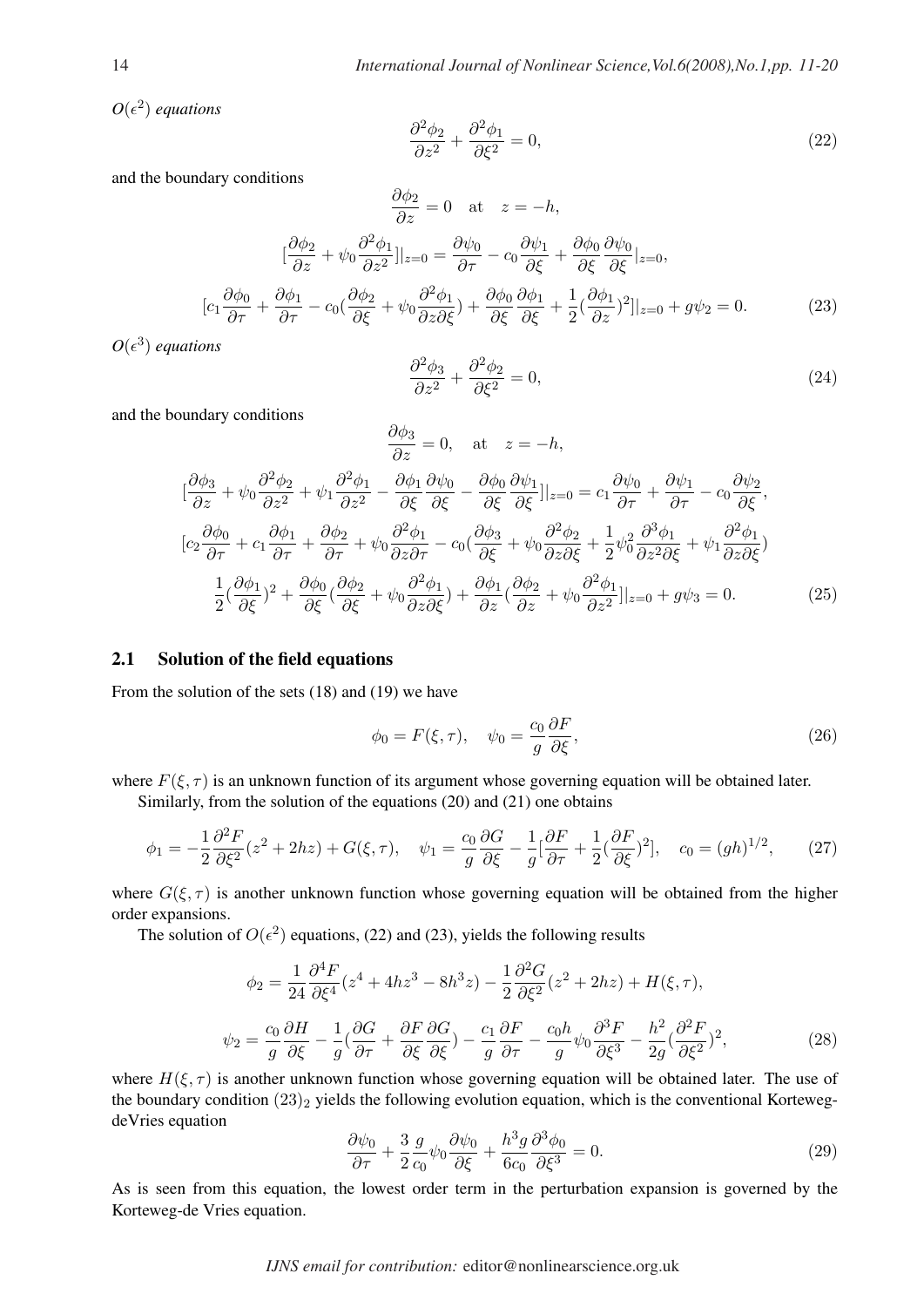Using the equation (29) in the equation (27), the function  $\psi_1$  can be expressed as

$$
\psi_1 = \frac{c_0}{g} \frac{\partial G}{\partial \xi} + \frac{\psi_0^2}{4h} + \frac{h^2}{6} \frac{\partial^2 \psi_0}{\partial \xi^2}.
$$
\n(30)

In order to study the novelty of the present method we should study the higher order expansion. For that purpose we shall give the solution of  $O(\epsilon^3)$  equations, which follows from (24)-(25)

$$
\phi_3 = -\frac{1}{720} \frac{\partial^6 F}{\partial \xi^6} (z^6 + 6hz^5 - 40h^3z^3 + 96h^5z) + \frac{1}{24} \frac{\partial^4 G}{\partial \xi^4} (z^4 + 4hz^3 - 8h^3z) - \frac{1}{2} \frac{\partial^2 H}{\partial \xi^2} (z^2 + 2hz) + I(\xi, \tau),\tag{31}
$$

where  $I(\xi, \tau)$  is another unknown function whose governing equation will be obtained from the higher order expansions.

The use of the boundary condition  $(25)_2$  yields the following evolution equation

$$
\frac{2h^5}{15} \frac{\partial^6 F}{\partial \xi^6} + \frac{h^3}{3} \frac{\partial^4 G}{\partial \xi^4} + \psi_0 \frac{\partial^2 G}{\partial \xi^2} + \psi_1 \frac{\partial^2 F}{\partial \xi^2} + \frac{\partial \psi_0}{\partial \xi} \frac{\partial G}{\partial \xi} + \frac{\partial F}{\partial \xi} \frac{\partial \psi_1}{\partial \xi} + c_1 \frac{\partial \psi_0}{\partial \tau} + \frac{\partial \psi_1}{\partial \tau} + \frac{\partial \psi_1}{\partial \tau} + \frac{c_0}{3} \frac{\partial^2 G}{\partial \xi^2} + \frac{c_0}{9} \frac{\partial^2 F}{\partial \xi^2} \frac{\partial^2 G}{\partial \xi^2} + \frac{c_0}{9} \frac{\partial^2 F}{\partial \xi^2} \frac{\partial^2 G}{\partial \xi^2} + \frac{c_0}{9} \frac{\partial^2 F}{\partial \xi \partial \tau} + h^2 \psi_0 \frac{\partial^4 F}{\partial \xi^4} + 2h^2 \frac{\partial \psi_0}{\partial \xi} \frac{\partial^3 F}{\partial \xi^3} = 0. \tag{32}
$$

Noting the relations

$$
\frac{\partial F}{\partial \xi} = \frac{g}{c_0} \psi_0, \quad \frac{\partial G}{\partial \xi} = \frac{g}{c_0} \psi_1 - \frac{g}{4c_0 h} \psi_0^2 - \frac{gh^2}{6c_0} \frac{\partial^2 \psi_0}{\partial \xi^2},\tag{33}
$$

the following evolution equation is obtained

$$
\frac{\partial \psi_1}{\partial \tau} + \frac{h^3 g}{6c_0} \frac{\partial^3 \psi_1}{\partial \xi^3} + \frac{3g}{2c_0} \frac{\partial}{\partial \xi} (\psi_0 \psi_1) = \frac{\partial S(\psi_0)}{\partial \xi},\tag{34}
$$

where the non-homogeneous term  $S(\psi_0)$  is defined by

$$
S(\psi_0) = -\frac{19gh^5}{360c_0} \frac{\partial^4 \psi_0}{\partial \xi^4} - \frac{5gh^2}{12c_0} \psi_0 \frac{\partial^2 \psi_0}{\partial \xi^2} - \frac{13gh^2}{48c_0} (\frac{\partial \psi_0}{\partial \xi})^2 + \frac{g}{8c_0h} \psi_0^3 + \frac{3gc_1}{4c_0} \psi_0^2 + \frac{gh^3c_1}{6c_0} \frac{\partial^2 \psi_0}{\partial \xi^2}.
$$
 (35)

Here, the equation (34) is the linearized Korteweg-deVries equation with non-homogeneous term  $S(\psi_0)$ which contains the unknown coefficient  $c_1$  which is to be determined from the solution.

### 2.2 Travelling Wave Solution

In this section we shall present a progressive wave solutions to equations (29) and (34). For that purpose we shall seek a solution to these equations in the following form

$$
\psi_0 = F(\zeta), \quad \psi_1 = V(\zeta), \quad \zeta = \alpha(\xi - \beta \tau), \tag{36}
$$

where  $\alpha$  and  $\beta$  are two constants to be determined from the solutions. Introducing the proposed expression of  $\psi_0(\zeta)$  into equation (29) we obtain

$$
-\beta U' + \frac{3}{2} \frac{g}{c_0} U U' + \frac{h^3 g}{6c_0} \alpha^2 U''' = 0,
$$
\n(37)

where a prime denotes the differentiation of the corresponding quantity with respect to  $\zeta$ .

In this work we shall be concerned with the localized travelling wave solution, *i.e.*,  $U$  and its various order derivatives vanish as  $\zeta \to \pm \infty$ . Integrating equation (37) with respect to  $\zeta$  and using the localization condition we obtain

$$
-\beta U + \frac{3g}{4c_0}U^2 + \frac{h^3 g}{6c_0}\alpha^2 U'' = 0.
$$
\n(38)

As is well-known this equation admits the progressive wave solution of the form

$$
U = a \text{sech}^2 \zeta,\tag{39}
$$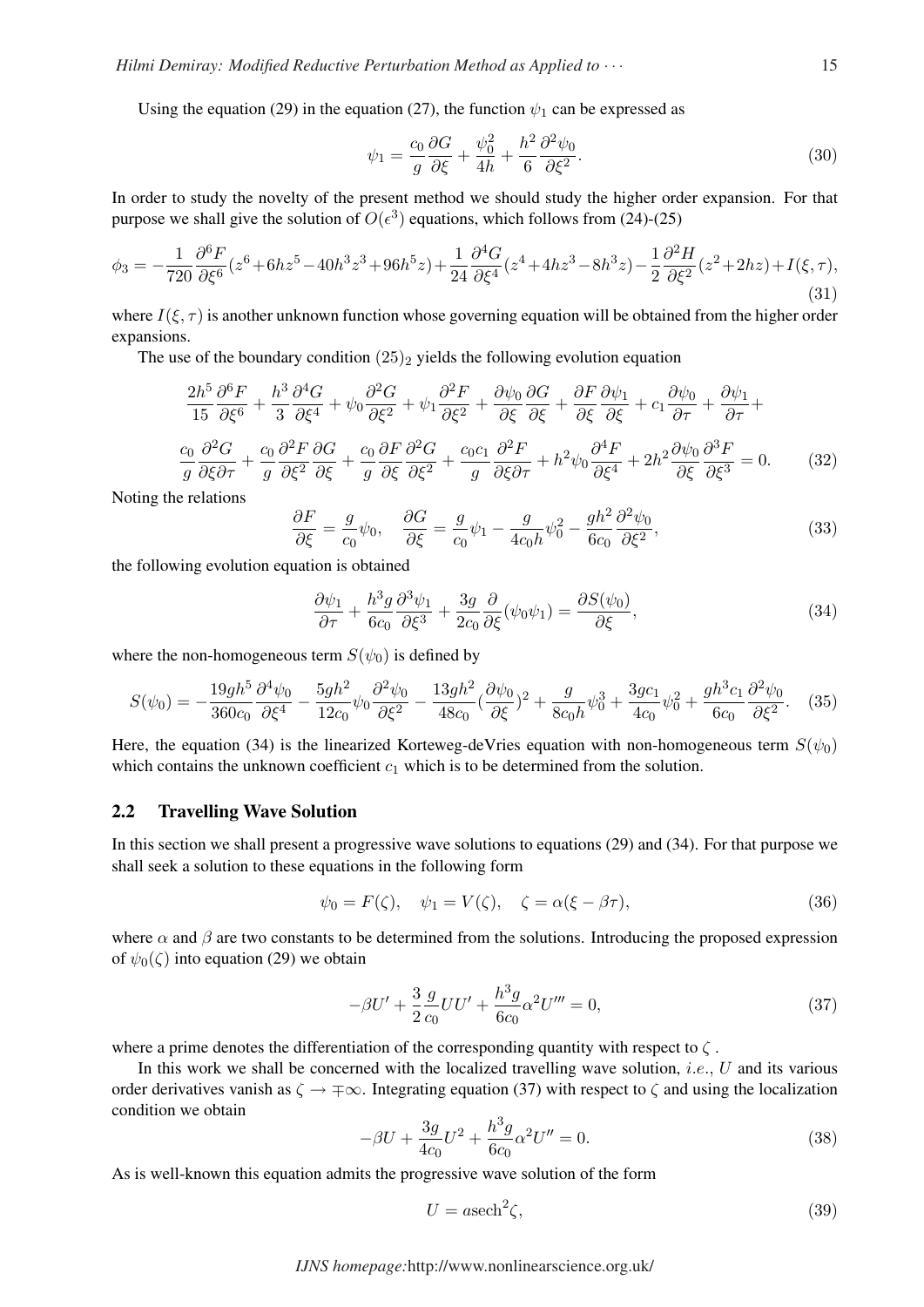where  $a$  is the amplitude of the solitary wave and the other quantities are defined by

$$
\alpha = \left(\frac{3a}{4h^3}\right)^{1/2}, \quad \beta = \frac{ga}{2c_0}.\tag{40}
$$

Here, we note that the wave speed is proportional to the amplitude of the wave.

To obtain the solution for  $V(\zeta)$ , we introduce (36) and (39) into equations (34) and (35), which yields

$$
-\beta V' + \frac{h^3 g}{6c_0} \alpha^2 V''' + \frac{3g}{2c_0} (UV)' = S(U)'.
$$
\n(41)

Integrating this equation with respect to  $\zeta$  and using the localization condition, we obtain

$$
V'' + (12\text{sech}^2\zeta - 4)V = -\frac{6a^2}{h}\text{sech}^6\zeta + \frac{12a^2}{h}\text{sech}^4\zeta + (4ac_1 - \frac{19a^2}{5h})\text{sech}^2\zeta.
$$
 (42)

Here, we shall propose a solution for  $V$  of the following form

$$
V = A \text{sech}^4 \zeta + B \text{sech}^2 \zeta,\tag{43}
$$

where A and B are two constants to be determined from the solution of  $(42)$ . Carrying out the derivative of V we have

$$
V'' = -20A \operatorname{sech}^6 \zeta + (16A - 6B) \operatorname{sech}^4 \zeta + 4B \operatorname{sech}^2 \zeta \tag{44}
$$

Inserting (43) and (44) into (42) and setting the coefficients of sech<sup>6</sup> $\zeta$  and sech<sup>4</sup> $\zeta$  equal to zero, one obtains

$$
A = \frac{3a^2}{4h}, \quad B = \frac{a^2}{2h}, \tag{45}
$$

and the remaining part of the equation (42) reads

$$
(4c_1a - \frac{19a^2}{5h})\text{sech}^2\zeta = 0.
$$
 (46)

If the constant  $c_1$  was equal to zero, as in the classical reductive perturbation method, the equation would not be balanced. In order to balance the equation the solution must contain a secular term. In order to remove the secular term, the equation (46) must be satisfied identically; from which we obtain

$$
c_1 = \frac{19a}{20h}.\t(47)
$$

Thus, in terms of real physical entities, the final solution takes the following form

$$
\psi = a \operatorname{sech}^2 \zeta + \epsilon \left( \frac{3a^2}{4h} \operatorname{sech}^4 \zeta + \frac{a^2}{2h} \operatorname{sech}^2 \zeta \right). \tag{48}
$$

with

$$
\zeta = \epsilon^{1/2} \{ (\frac{3a}{4h^3})^{1/2} [x - c_0 (1 + \frac{a}{2h} \epsilon + \frac{19a^2}{40h^2} \epsilon^2) t] \}
$$
\n(49)

### 3 Dressed solitary wave formalism for water waves

In order to see the novelty of the present formulation, we shall study the same problem by use of the method so called " the dressed solitary wave formalism ". For this purpose, we shall examine the solution to equations  $(5)$ ,  $(7)$  -  $(9)$  of the following form

$$
\hat{\phi} = \hat{\phi}(\xi, z), \quad \hat{\psi} = \hat{\psi}(\xi), \quad \xi = k(x - Vt), \tag{50}
$$

where k is the wave number and V is the speed of the wave. Introducing (50) into equations (5), (7) -(9) we have the field equation

$$
k^2 \frac{\partial^2 \hat{\phi}}{\partial \xi^2} + \frac{\partial^2 \hat{\phi}}{\partial z^2} = 0,\tag{51}
$$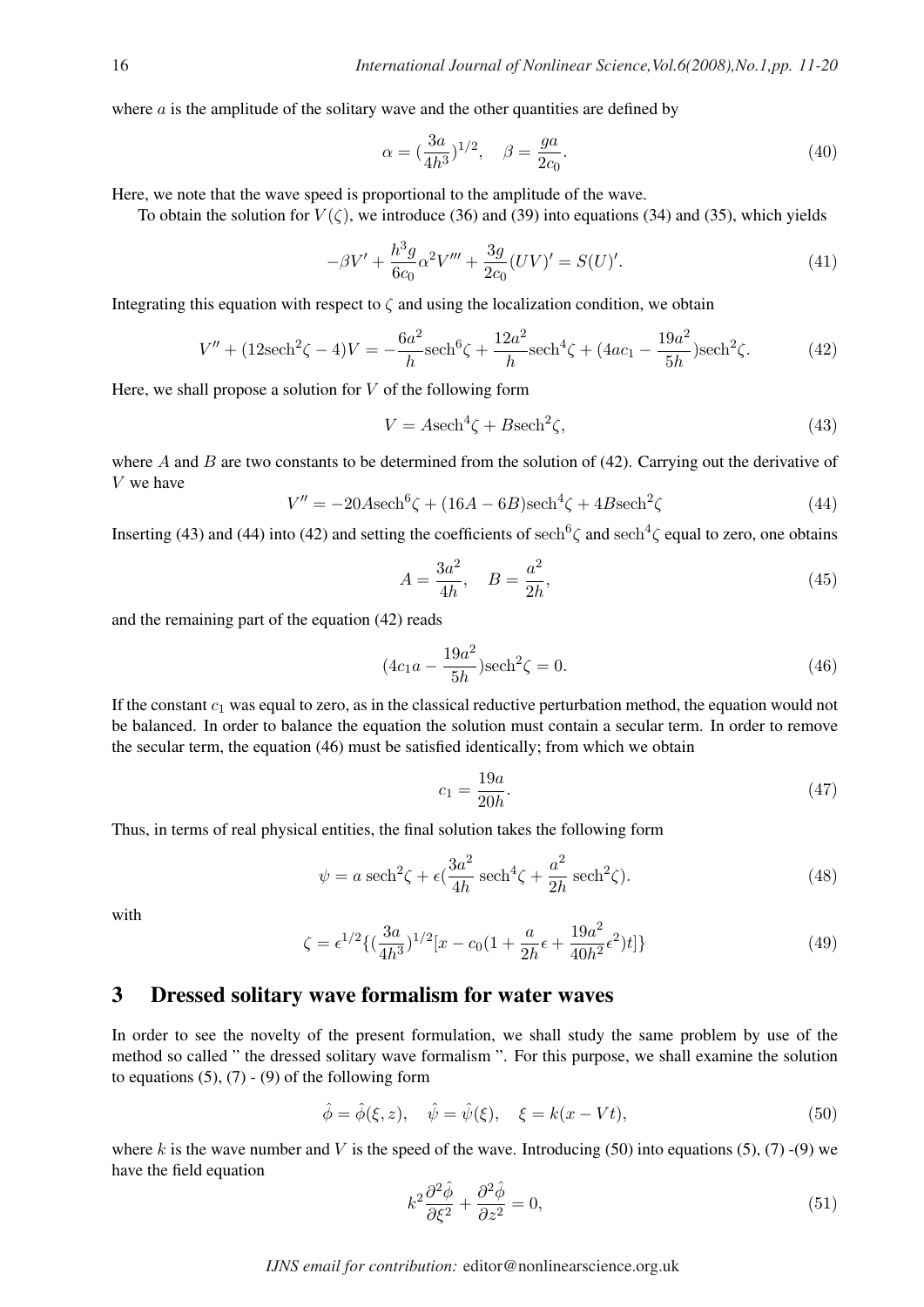and the boundary conditions

$$
\frac{\partial \hat{\phi}}{\partial z} = 0, \quad \text{at} \quad z = -h,
$$

$$
\frac{\partial \hat{\phi}}{\partial z} = -kV \frac{d\hat{\psi}}{d\xi} + k^2 \frac{\partial \hat{\phi}}{\partial \xi} \frac{d\hat{\psi}}{d\xi}, \quad \text{on} \quad z = \hat{\psi}(\xi)
$$

$$
-kV \frac{\partial \hat{\phi}}{\partial \xi} + \frac{1}{2} [k^2 (\frac{\partial \hat{\phi}}{\partial \xi})^2 + (\frac{\partial \hat{\phi}}{\partial z})^2] + g\hat{\psi} = 0, \quad \text{on} \quad z = \psi(\xi).
$$
(52)

We shall further assume that the wave number is small (longwave) and the field variables  $\hat{\phi}$  and  $\hat{\psi}$ , and the wave speed  $V$  can be expanded into a power series in terms of the wave number  $k$  as:

$$
\hat{\phi} = k\phi_1 + k^3\phi_2 + k^5\phi_3 + k^7\phi_4 + \dots, \quad \hat{\psi} = k^2\psi_1 + k^4\psi_2 + k^6\psi_3 + k^8\psi_4 + \dots,
$$
  

$$
V = V_0(1 + k^2V_1 + k^4V_2 + \dots)
$$
 (53)

Inserting the expansion (53) into the equations (51) and (52) and setting the coefficients of like powers of the wave number  $k$  equal to zero we obtain the following set of differential equations and the boundary conditions:

#### O(k) *equations*

$$
\frac{\partial^2 \phi_1}{\partial z^2} = 0,\t\t(54)
$$

and the boundary conditions

$$
\frac{\partial \phi_1}{\partial z} = 0, \quad \text{at} \quad z = 0, \quad \frac{\partial \phi_1}{\partial z} = \quad \text{at} \quad z = -h,
$$

$$
g\psi_1 - V_0 \frac{\partial \phi_1}{\partial \xi}|_{z=0} = 0.
$$
(55)

 $O(k^3)$  *equations* 

$$
\frac{\partial^2 \phi_2}{\partial z^2} + \frac{\partial^2 \phi_1}{\partial \xi^2} = 0,\tag{56}
$$

and the boundary conditions

$$
\frac{\partial \phi_2}{\partial z} = 0, \quad \text{at} \quad z = -h, \quad \frac{\partial \phi_2}{\partial z} \Big|_{z=0} + V_0 \frac{d\psi_1}{d\xi} = 0,
$$
\n
$$
g\psi_2 - V_0 \frac{\partial \phi_2}{\partial \xi} \Big|_{z=0} - V_0 V_1 \frac{\partial \phi_1}{\partial \xi} \Big|_{z=0} + \frac{1}{2} \left(\frac{\partial \phi_1}{\partial \xi}\right)^2 \Big|_{z=0} = 0.
$$
\n
$$
(57)
$$

 $O(k^5)$  *equations* 

$$
\frac{\partial^2 \phi_3}{\partial z^2} + \frac{\partial^2 \phi_2}{\partial \xi^2} = 0,\tag{58}
$$

$$
(\frac{\partial \phi_3}{\partial z} + \psi_1 \frac{\partial^2 \phi_2}{\partial z^2})|_{z=0} + V_0(\frac{d\psi_2}{d\xi} + V_1 \frac{d\psi_1}{d\xi}) - \frac{\partial \phi_1}{\partial \xi}|_{z=0} \frac{d\psi_1}{d\xi} = 0,
$$
  

$$
\frac{\partial^2 \phi_2}{\partial z^2} = 0, \frac{\partial \phi_2}{\partial z^2} = 0, \frac{\partial \phi_1}{\partial z^2} = 0, \frac{\partial \phi_1}{\partial z^2} = 0,
$$

$$
g\psi_3 - \left[ V_0 \left( \frac{\partial \phi_3}{\partial \xi} + \psi_1 \frac{\partial^2 \phi_2}{\partial \xi \partial z} \right) + V_0 V_1 \frac{\partial \phi_2}{\partial \xi} + V_0 V_2 \frac{\partial \phi_1}{\partial \xi} \right] \Big|_{z=0} + \left( \frac{\partial \phi_1}{\partial \xi} \frac{\partial \phi_2}{\partial \xi} \right) \Big|_{z=0} + \frac{1}{2} \left( \frac{\partial \phi_2}{\partial z} \right)^2 \Big|_{z=0} = 0. \tag{59}
$$

 $O(k^7)$  *equations* 

$$
\frac{\partial^2 \phi_4}{\partial z^2} + \frac{\partial^2 \phi_3}{\partial \xi^2} = 0,\tag{60}
$$

and the boundary conditions

$$
\frac{\partial \phi_4}{\partial z} = 0, \quad \text{at} \quad z = -h,
$$

### *IJNS homepage:*http://www.nonlinearscience.org.uk/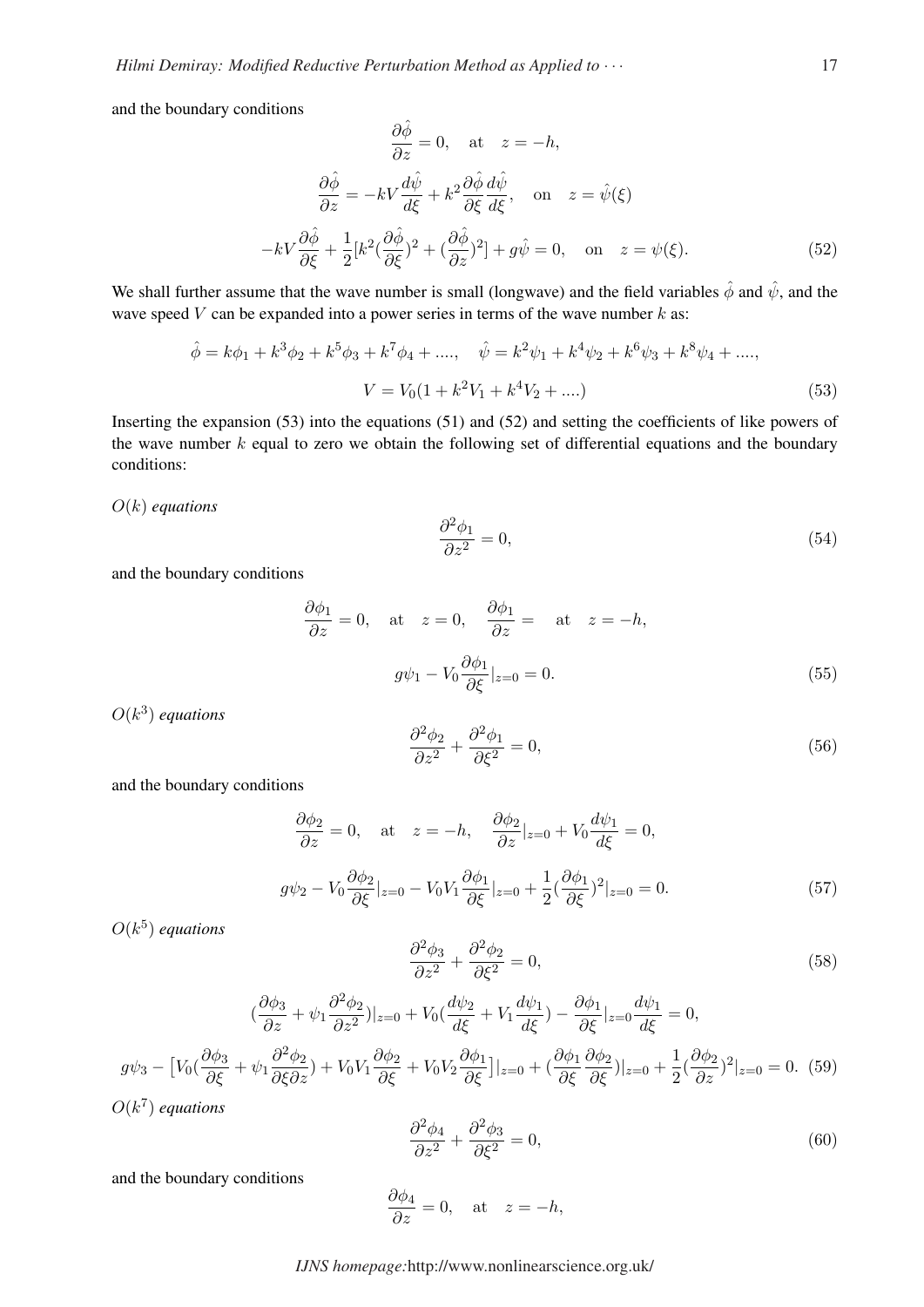$$
\left[\frac{\partial\phi_4}{\partial z} + \psi_1 \frac{\partial^2\phi_3}{\partial z^2} + \frac{1}{2}\psi_1^2 \frac{\partial^3\phi_2}{\partial z^3} + \psi_2 \frac{\partial^2\phi_2}{\partial z^2}\right]\Big|_{z=0} + V_0\left(\frac{d\psi_3}{d\xi} + V_1 \frac{d\psi_2}{d\xi} + V_2 \frac{d\psi_1}{d\xi}\right) - \left[\frac{\partial\phi_1}{\partial\xi} \frac{d\psi_2}{d\xi} + \frac{\partial\phi_2}{\partial\xi} \frac{d\psi_1}{d\xi}\right]\Big|_{z=0} = 0,
$$
\n
$$
g\psi_4 - \left[V_0\left(\frac{\partial\phi_4}{\partial\xi} + V_1 \frac{\partial^2\phi_3}{\partial\xi\partial z} + \frac{1}{2}\psi_1^2 \frac{\partial^3\phi_2}{\partial\xi\partial z^2} + \psi_2 \frac{\partial^2\phi_2}{\partial\xi\partial z}\right) - V_0V_1\left(\frac{\partial\phi_3}{\partial\xi} + \psi_1 \frac{\partial^2\phi_2}{\partial\xi\partial z}\right) - V_0V_2 \frac{\partial\phi_2}{\partial\xi} - V_0V_3 \frac{\partial\phi_1}{\partial\xi}\Big|_{z=0}
$$
\n
$$
+ \left[\frac{1}{2}\left(\frac{\partial\phi_2}{\partial\xi}\right)^2 + \frac{\partial\phi_1}{\partial\xi}\left(\frac{\partial\phi_3}{\partial\xi} + \psi_1 \frac{\partial^2\phi_2}{\partial\xi\partial z}\right)\right]\Big|_{z=0} + \frac{\partial\phi_2}{\partial z}\left(\frac{\partial\phi_3}{\partial z} + \psi_1 \frac{\partial^2\phi_2}{\partial z^2}\right)\Big|_{z=0} = 0.
$$
\n(61)

#### 3.1 Solution of the field equations

From the solution of the set given in equations (54) and (55) we obtain

$$
\phi_1 = F(\xi), \quad \psi_1 = \frac{V_0}{g} \frac{dF}{d\xi},
$$
\n(62)

where  $F(\xi)$  is an arbitrary function of its argument and to be determined later.

Similarly, from the solution of the equations (56) and (57) one has

$$
\phi_2 = -\frac{1}{2}\frac{d^2F}{d\xi^2}(z^2 + 2hz) + G(\xi), \quad V_0 = (gh)^{1/2}, \quad \psi_2 = \frac{V_0}{g}\frac{dG}{d\xi} + \frac{V_0V_1}{g}\frac{dF}{d\xi} - \frac{1}{2g}(\frac{dF}{d\xi})^2,\tag{63}
$$

where  $G(\xi)$  is another unknown function whose governing equation will be obtained later.

From the solution of equations (58) and (59)  $(O(k^5))$  order equations) we have

$$
\phi_3 = \frac{1}{24} \frac{d^4 F}{d\xi^4} (z^4 + 4hz^3 - 8h^3 z) - \frac{1}{2} \frac{d^2 G}{d\xi^2} (z^2 + 2hz) + H(\xi),
$$
  

$$
\psi_3 = \frac{V_0}{g} \frac{dH}{d\xi} - h\psi_1 \frac{d\psi_1}{d\xi} + V_1\psi_2 + \frac{3V_1}{2h}\psi_1^2 + (V_2 - V_1^2)\psi_1 - \frac{1}{h}\psi_1\psi_2 - \frac{1}{2h^2}\psi_1^3 - \frac{h}{2}(\frac{d\psi_1}{d\xi})^2.
$$
 (64)

The use of the boundary condition  $(58)_2$  yields

$$
\frac{d^4F}{d\xi^4} + \frac{9V_0}{gh^3}\frac{dF}{d\xi}\frac{d^2F}{d\xi^2} - \frac{6V_1}{h^2}\frac{d^2F}{d\xi^2} = 0,\tag{65}
$$

or, using the equation (62) we obtain the governing equation for  $\psi_1$  as

$$
\frac{d^3\psi_1}{d\xi^3} + \frac{9}{h^3}\psi_1\frac{d\psi_1}{d\xi} - \frac{6V_1}{h^2}\frac{d\psi_1}{d\xi} = 0.
$$
\n(66)

In the present work, we shall be concerned with the localized travelling waves, *i.e.*, the function  $\psi_1$  and its various order derivatives vanish as  $\xi \to \pm \infty$ . Hence, integrating (66) with respect to  $\xi$  and using the localization condition we obtain

$$
\frac{d^2\psi_1}{d\xi^2} + \frac{9}{2h^3}\psi_1^2 - \frac{6V_1}{h^2}\psi_1 = 0.
$$
\n(67)

We shall seek a solution to equation (67) of the following form

$$
\psi_1 = a \operatorname{sech}^2 \eta, \quad \eta = \alpha \xi \tag{68}
$$

where a is the wave amplitude and  $\alpha$  is a constant to be determined later. Introducing (68) into equation  $(67)$  and setting the coefficients of like powers of sech $\eta$  equal to zero, we obtain

$$
\alpha = \left(\frac{3a}{4h^3}\right)^{1/2}, \quad V_1 = \frac{a}{2h}.\tag{69}
$$

From the solution of equations (60) and (61) one has

$$
\phi_4 = -\frac{1}{720} \frac{d^6 F}{d\xi^6} (z^6 + 6hz^5 - 40h^3 z^3 + 96h^5 z) + \frac{1}{24} \frac{d^4 G}{d\xi^4} (z^4 + 4hz^3 - 8h^3 z) - \frac{1}{2} \frac{d^2 H}{d\xi^2} (z^2 + 2hz) + I(\xi)
$$
(70)

*IJNS email for contribution:* editor@nonlinearscience.org.uk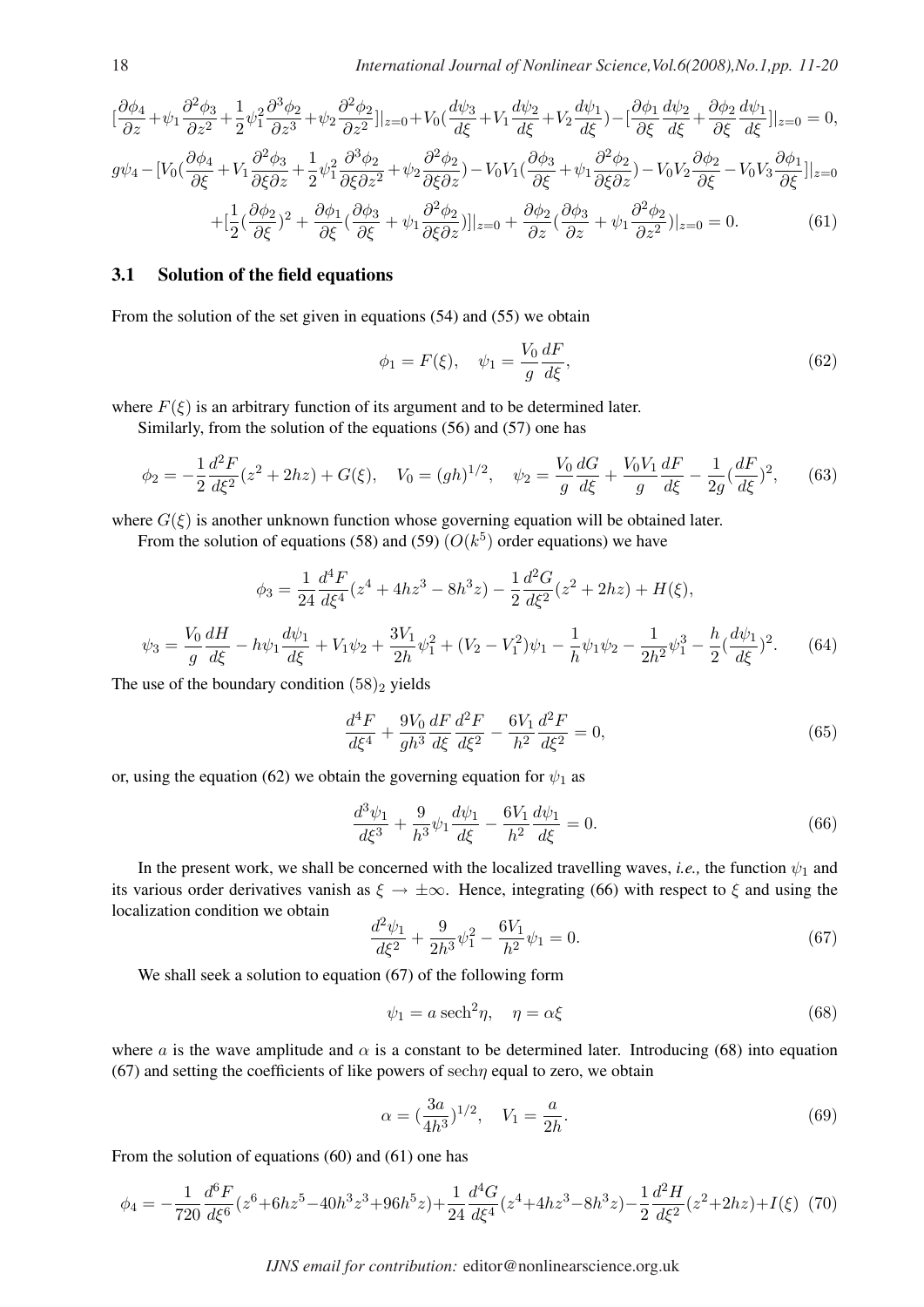where  $I(\xi)$  is another unknown function to be determined from the solution of the higher order expansions. The use of the boundary condition  $(61)_2$  yields

$$
\frac{d^3\psi_2}{d\xi^3} - \frac{6V_1}{h^2}\frac{d\psi_2}{d\xi} + \frac{9}{h^3}\frac{d}{d\xi}(\psi_1\psi_2) = \frac{dS(\psi_1)}{d\xi},\tag{71}
$$

where the function  $S(\psi_1)$  is defined by

$$
S(\psi_1) = -\frac{2h^2}{5} \frac{d^4 \psi_1}{d\xi^4} - \frac{5}{2h} (\psi_1')^2 - \frac{4}{h} \psi_1 \frac{d^2 \psi_1}{d\xi^2} + V_1 \frac{d^2 \psi_1}{d\xi^2} - \frac{3}{h^4} \psi_1^3 + \frac{15V_1}{2h^3} \psi_1^2 + \frac{3}{h^2} (2V_2 - V_1^2) \psi_1. \tag{72}
$$

Integrating the equation (71) with respect to  $\xi$  and utilizing the localization condition we have,

$$
\frac{d^2\psi_2}{d\xi^2} - \frac{6V_1}{h^2}\psi_2 + \frac{9}{h^3}(\psi_1\psi_2) = S(\psi_1). \tag{73}
$$

In order to use the solution proposed in equation (68) it would be convenient to express the differential equation (73) in terms of  $\eta$ . The result will be as follows:

$$
\psi_2'' + (\frac{12\psi_1}{a} - 4)\psi_2 = \bar{S}(\psi_1),\tag{74}
$$

where a prime denotes the differentiation with respect to  $\eta$  and  $\bar{S}(\psi_1)$  is defined by

$$
\bar{S}(\psi_1) = -\frac{3a}{10h}\psi_1^{(4)} - \frac{5}{2h}(\psi_1')^2 - \frac{4}{h}\psi_1\psi_2'' + \frac{a}{2h}\psi_1'' - \frac{4}{ah}\psi_1^3 + \frac{5}{h}\psi_1^2 + \frac{4h}{a}(2V_2 - \frac{a^2}{4h^2})\psi_1.
$$
(75)

Introducing the solution (68) into (74) and (75) the following differential equation is obtained

$$
\psi_2'' + (12\text{sech}^2 \eta - 4)\psi_2 = -\frac{6a^2}{h}\text{sech}^6 \eta + \frac{12a^2}{h}\text{sech}^4 \eta (8hV_2 - \frac{19a^2}{5h})\text{sech}^2 \eta \tag{76}
$$

To obtain the travelling wave solution to this order of equation, we shall propose the function  $\psi_2$  as

$$
\psi_2 = A \operatorname{sech}^4 \eta + B \operatorname{sech}^2 \eta \tag{77}
$$

where A and B are two constants to be determined from the solution of  $(76)$ . Carrying out the derivative of  $\psi_2$  we have

$$
\psi_2'' = -20A \text{sech}^6 \eta + (16A - 6B) \text{sech}^4 \eta + 4B \text{sech}^2 \eta. \tag{78}
$$

Inserting (78) into equation (76) and setting the coefficients of sech<sup>6</sup> $\eta$  and sech<sup>4</sup> $\eta$  equal to zero, one obtains

$$
A = \frac{3a^2}{4h}, \quad B = \frac{a^2}{2h}.
$$
\n(79)

The remaining part of the equation (76) reads

$$
(8hV_2 - \frac{19a^2}{5h}\text{sech}^2 \eta = 0 \tag{80}
$$

If the constant  $V_2$  was equal to zero, the equation would not be balanced and the solution will contain a secular term. In order to remove the secular term, the equation (80) must be satisfied identically. Thus, we obtain

$$
V_2 = \frac{19a^2}{40h^2}.\tag{81}
$$

Hence, in terms of the real physical entities, the final solution up to this order may be given as follows:

$$
\hat{\psi} = k^2 a \operatorname{sech}^2 \eta + k^4 \left( \frac{3a^2}{4h} \operatorname{sech}^4 \eta + \frac{a^2}{2h^2} \operatorname{sech}^2 \eta \right),\tag{82}
$$

with

$$
\eta = k(\frac{3a}{4h^3})^{1/2} [x - V_0(1 + \frac{a}{2h}k^2 + \frac{19a^2}{40h^2}k^4)t].
$$
\n(83)

This solution is exactly the same with the one given in equations (48) and (49).

As might be seen from these formulations, the correction term to the soliton speed can be obtained quite easily. For instance, the  $O(\epsilon^2)$  order correction term is  $\frac{19a^2}{40h^2}$ , which corresponds to  $1/A_2$  in Kraenkel et al[6] formulation, wherein  $A_2$  remains to be undetermined. By use of this formulation the higher order corrections term can be obtained without any principal difficulty.

*IJNS homepage:*http://www.nonlinearscience.org.uk/